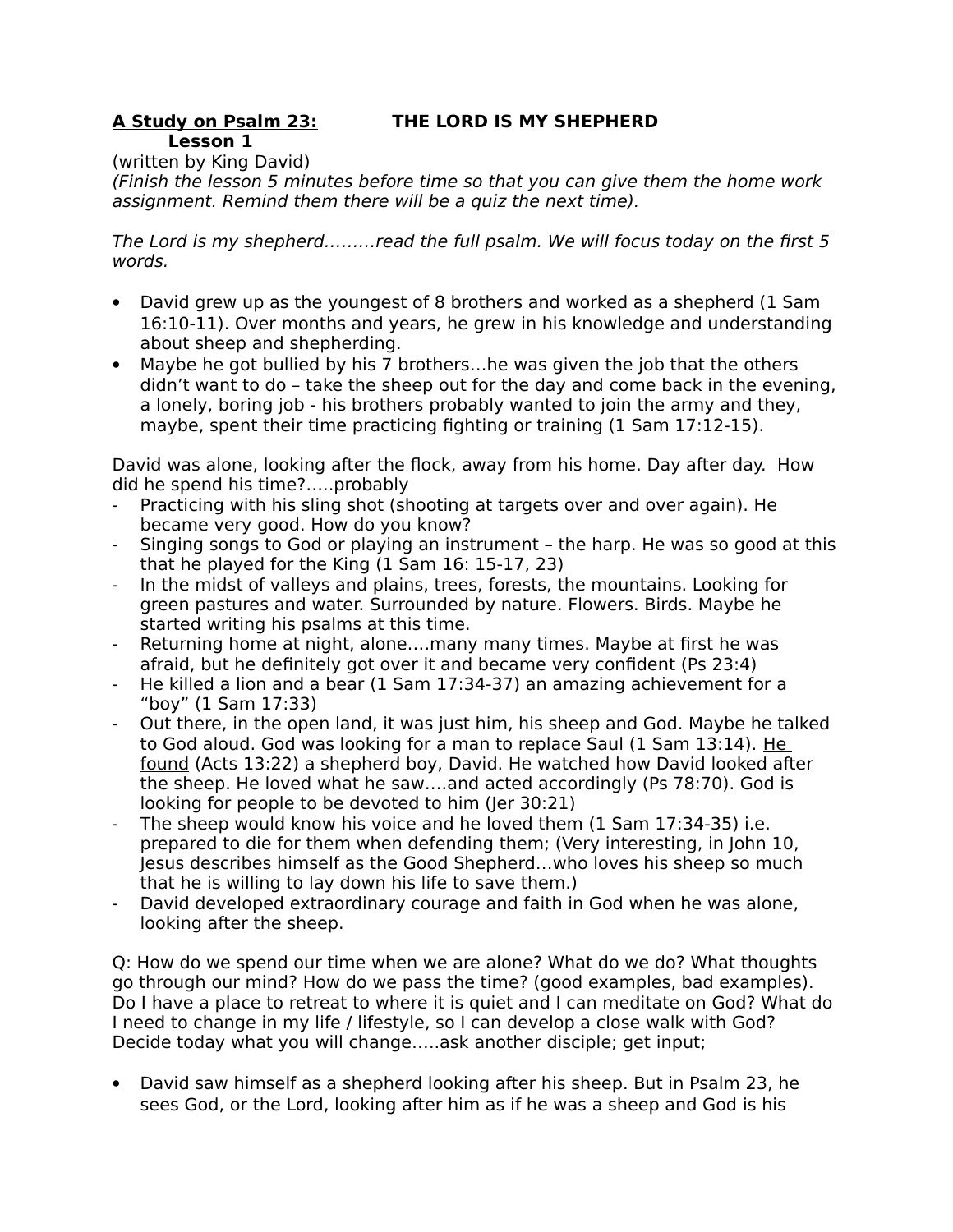shepherd. Interesting! A change of roles. David knew what it meant to be a shepherd. He also knew what the sheep were like….now he sees himself as a sheep. If the Lord is our shepherd, this makes us all sheep! What does this mean that we are all sheep?

• Facts about sheep:

In a circus you see bears, elephants, lions, tigers. You don't see sheep. Why? Because all those animals can be trained. But sheep are dumb animals. Cannot be trained. They are slow. Their eyesight is poor. So is their hearing. They have little strength. Little stamina. No sense of direction. They get startled very easily. They have no offensive or defensive weapons – no fangs, no claws, can be caught very easily and dragged to the ground. They can't attack their enemies or defend themselves.

Sheep are vulnerable to danger from wolves and other wild animals as they cannot run very fast. They are not smart enough to avoid danger. That is why they require a shepherd. To take them to fertile areas, to protect them, keep them together so that they don't stray from the group. The shepherd has to watch over them constantly and be able to provide them food (grass) and water.

 We are like sheep. Are you offended that you are called a sheep? We may not know it, but we wander. Get lost. Do stupid things. Mess up. Just like sheep get lost and find themselves in tricky and dangerous situations, so also the same happens to us (SHARE..what are some stupid things you have done….examples of how you messed up).

That is why we need a shepherd. Can you honestly say - The Lord is my shepherd (this implies that you are listening to his voice and are following him.."My" makes it personal…).

- God compares himself to a shepherd…and he compares Israel to sheep.
- God led his people Israel out of Egypt (not 1 person but approx. 2 million, not counting livestock). He fed them, gave them water, guided them through the desert, protected them….everything that a good shepherd does. Dt 8:15, Dt 29:5, Ps 78:52.
- God uses this analogy (He is the shepherd) because many great men of the Bible – Abraham, Issac, Jacob, Moses – were all shepherds at some point in time. They all knew about stubborn sheep, sheep that got lost, sheep that got killed, sheep that strayed and had to be brought back…..

If God is our shepherd, and we are the sheep, are we listening to his voice…..obeying…..trusting……?

The good shepherd leads them from the front, so that whoever attacks has to go through him first.

He calls the sheep by name and they come to him. If two good shepherds shared a meal and their flocks became intermixed, they would stand at opposite ends of the field, call out, and the sheep would sort themselves out. The good shepherd is their guide through danger, their gate to safety, who rescues them when they are lost, who heals them when they get hurt. The good shepherd is their life.

# **Conclusion:**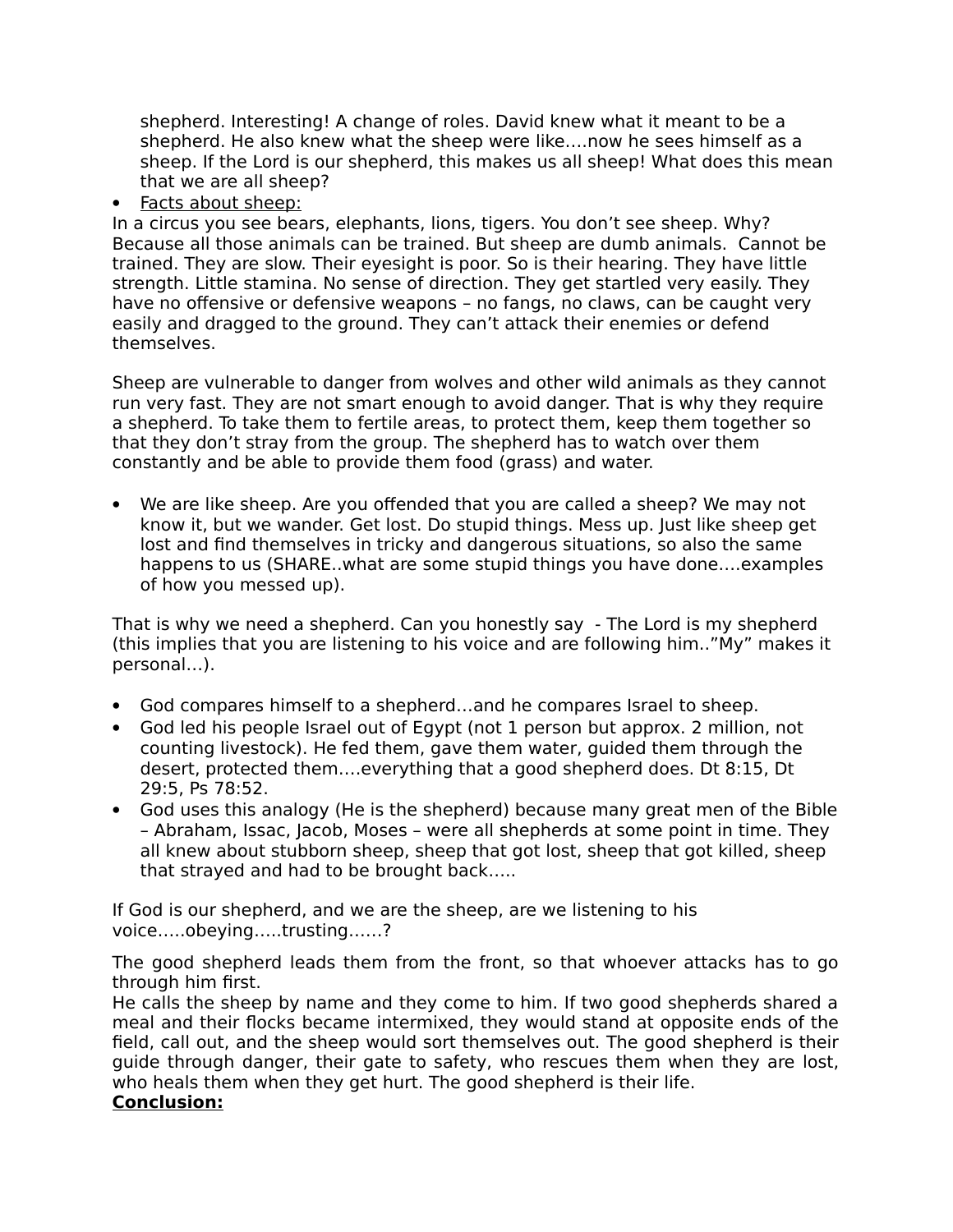Isa 40:11 This verse describes how God looks after us; see the words - tends, gathers, carries, gently leads.

Q. Are you allowing God to be your shepherd today, or whose voice/s are you listening to?

Q. How can I let God be my shepherd…..what do I need to do?

Q. What happens if I allow God to be my shepherd?

\*\*\*\*\*\*\*\*\*\*\*\*\*\*\*\*\*\*\*\*\*\*\*\*\*\*\*\*\*\*\*\*\*\*\*\*\*\*\*\*\*\*\*\*\*\*\*\*\*\*\*\*\*\*\*\*\*\*\*\*\*\*\*\*\*\*\*\*\*\*\*\*\*\*\*\*\*\*\*\*\*\*\*\*\*

1. For Home work: Read Eze 34 – Why is God angry here? And what does He decide to do? What can we learn from this chapter?

2. Memorize Ps 23:1-4

3. We know the names of 3 of David's brothers (1 Sam 16). Can you tell me the names of 3 more brothers of David?

4. Read 1 Sam chapters 1 to 10.

5. Memorize John 10:11.

# **A Study on Psalm 23: THE LORD IS MY SHEPHERD Lesson 2**

(Summarize: last week we talked about the Lord is my shepherd………what do you remember?

Time for a short quiz…..come prepared with 5 questions based on the last lesson and home work given).

I shall not be in want………read the full psalm. Today we will focus on the next 6 words.

- David calls God his shepherd. And says: I shall not be in want.
- In other words, God is my shepherd ... what else do I need? Nothing ! David believed God would supply all his needs. He could say - I am content. I do not lack anything.
- But do WE really feel this way? Can we truly say I am content. I am happy with what I have? My salary? My house? My family?
- We want more stuff, we want nicer stuff, we want lots of stuff.
- God knows best what each of us needs (ask the audience what do we need daily): eg. water, food, shelter, clothing, good health, good friends, to be loved, etc.
- Yes we need money too, but how much?
- Pro 30:7-9 The writer here is scared if he gets too much he will forget God! There are plenty of warnings for rich people in the bible. It is very hard for them to go to heaven.

We live in a world where Money, Beauty, Glamour, fancy cars, big homes, expensive TVs…..are being advertised. And that if you have these, then you will be happy; content; at rest; at peace. Sure….these things will give you satisfaction…….for a while. Then you will want a bigger home, a more expensive car, a bigger TV….When will it end? In trying to get these things, you might wander away from God.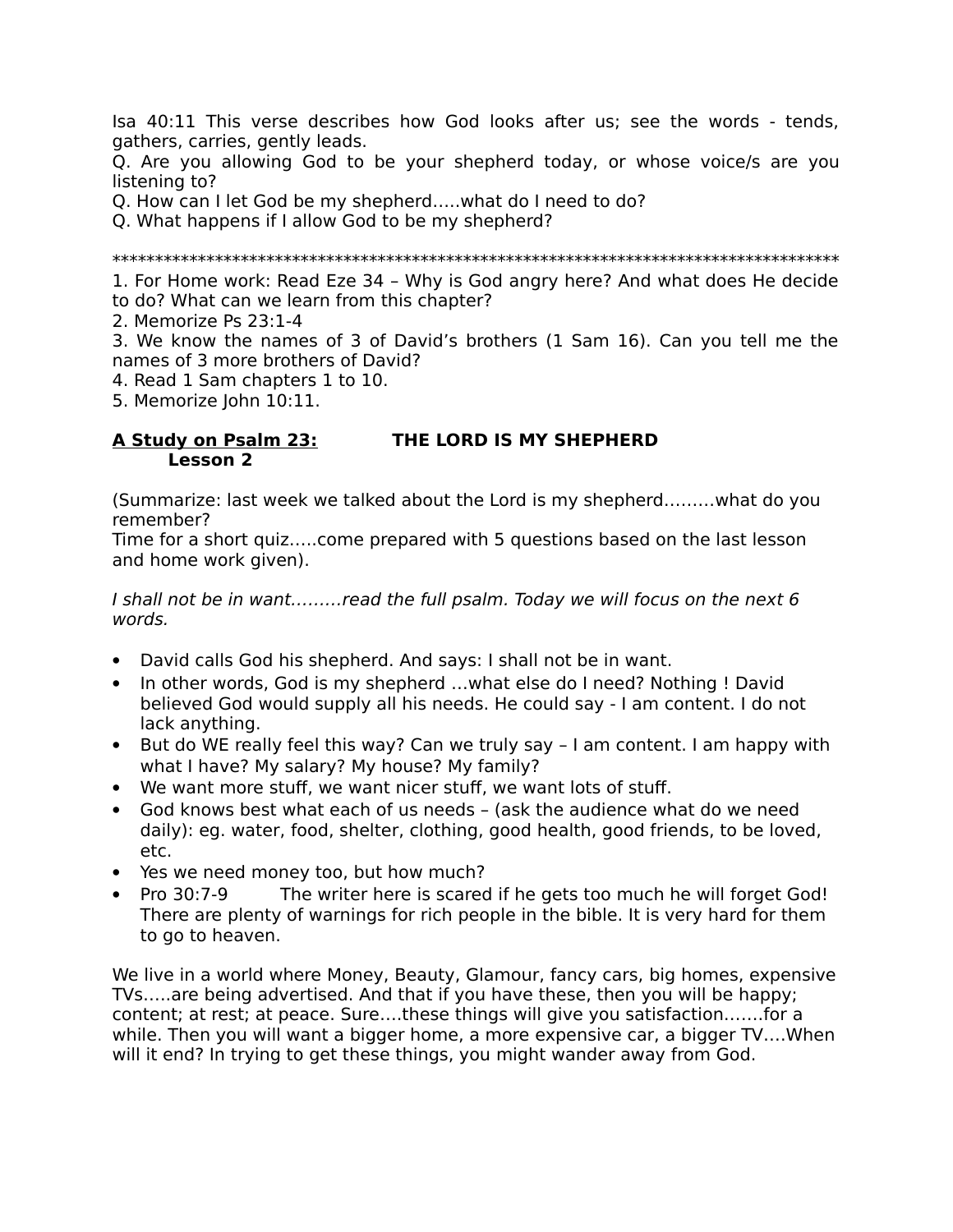- James 4:1-4 We all have desires. When we want something (that God has given to someone else), we get envious and wish / desire that for ourselves. Fights and quarrels result because of this.
- Instead of asking God for what we need, we try to get what he has given to someone else (v2). But God shall not answer our greedy desires.
- Think about David as a shepherd. David was the youngest in his family. Probably he was ignored. He used to live away from home, in the wilderness and look after his father's flock. He had no one to talk to. He was surrounded only by an innocent yet a dumb flock. He had many needs (find a good grazing place for the sheep, water, safety, etc.) and his hope was in God only. Just imagine - David's meeting place with God was in the open fields. Green pastures. Quiet waters. Dark valleys (picture millions of stars above).

**CHALLENGE:** Where is your meeting place with God? How much do you value your relationship with him? What effort are you making to seek him, talk to him….in quiet places where you can see his creation……get up early….go outside for a prayer walk. When you are close to God, you will feel, you will say like David - I shall not want. You will trust in the Lord for your daily needs. He will meet your genuine needs.

EXERCISE:

- Have you counted your blessings recently? What are you most grateful for? Write this down..take 2 minutes. OK. Now write down the things you want most right now. Take 2 minutes.
- Now, which will have a greater impact on you losing all the things for which you are grateful for OR gaining all the things you currently want?

The Christian life is not a problem free life, bad things still happen; but God is near to us, and while God may allow bad things to happen, God can and will help us through them.

- Php 4:4-7 If you are worried / anxious, you need to ask, through prayer for help, where you allow God's presence to lift you up. God is near. Tell God about your joys and concerns, make your requests known and then thank God for listening to you. Paul in Philippians says that when we do these two things, i.e. rejoice in the Lord, and 2. present our requests to him with thanksgiving, then the Peace of God that passes understanding will fill us, and will keep our hearts and our minds in Christ Jesus.
- God has been providing us every single day….think about it. But fear and anxiety can easily cripple us in life. This is the lesson of the thorny ground (Mt 13:22) Jesus compared this ground to those who are consumed by the worries of the world, the deceitfulness of riches, and the desire for other things.
- You are deceived if you think that material possessions will make you happy. But more than this, you are deceived if you think you possess the capacity to make yourself rich. All things come from His hand. Many times, God answers our prayers and gives us more money, etc. but then instead of giving more we give less, we get even more greedy…little by little our commitment falls, we get caught up in the world and we slowly wander far from God.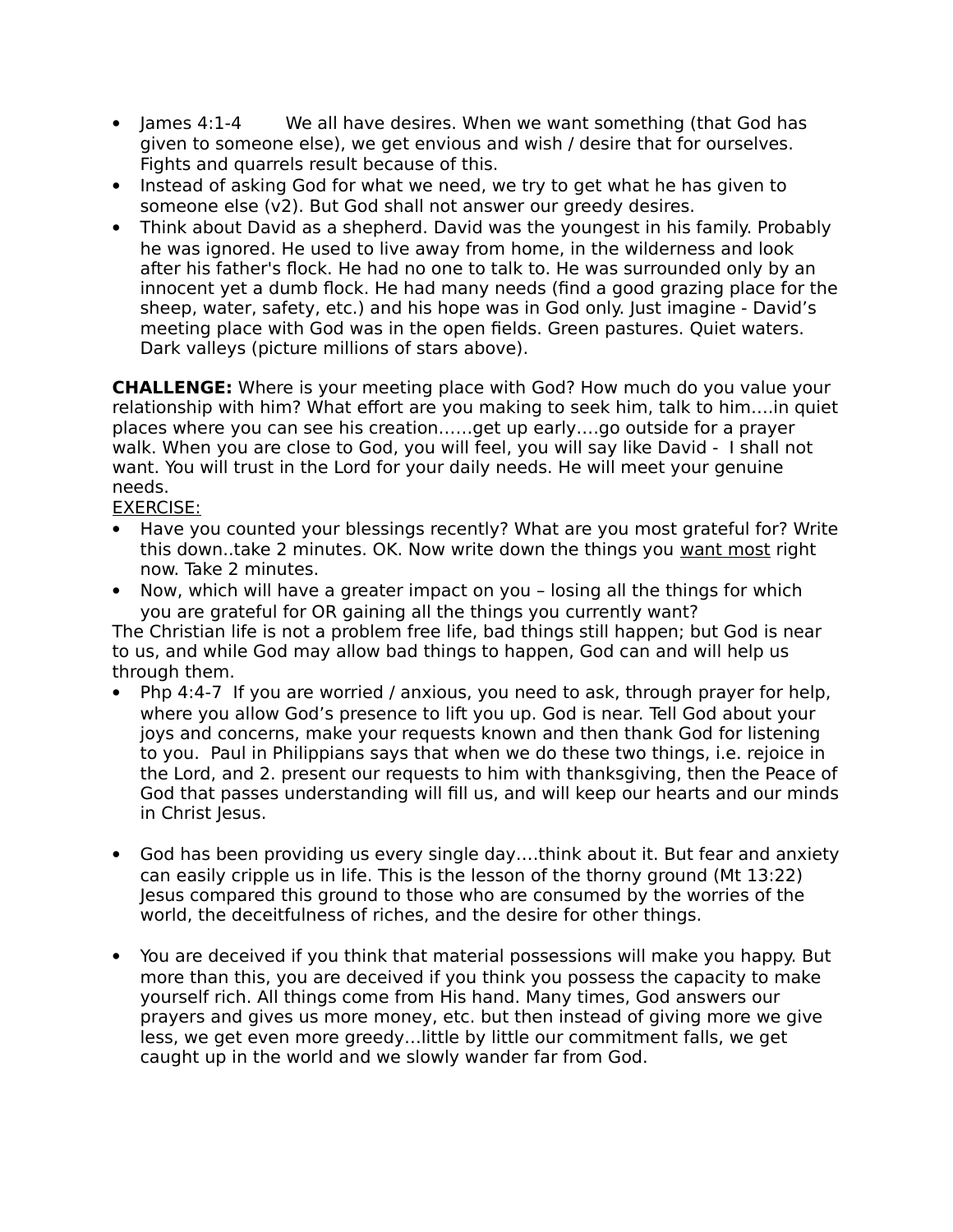God gave the Israelites manna for 40 years. Every day. They were to gather just enough for the day (Ex 16:15-18). They were not supposed to save any manna for the next day (Ex 16:19-21) But some did. In Ex 16:22-30 - On the  $6<sup>th</sup>$  day of the week, they were told to gather for 2 days. Yet some disobeyed, went out on the  $7<sup>th</sup>$  day to gather (v27). We are like them. We want more. We worry about the future. We are not content with what we have for today. Worry, worry, worry. Don't.

Why? Because Jesus says so.

 $\bullet$  lesus says in Mt 6:25-34 he will take care of our basic necessities. It doesn't get any more basic than our need for food, water, and clothing. He also says 'Your heavenly Father knows that you need all these things, but seek first His kingdom and His righteousness and all these things will be given to you as well'.

God will provide for you DAILY.

Jesus taught his disciples to pray in Mt 6:11 saying - give us today our daily bread. He did not say – give us lots of food for the whole week / month/ year, plenty of money so I don't have to worry, a nice big house with lots of servants, etc. The request was for the day. 1 day. Live 1 day at a time. He was teaching his disciples to depend on God daily.

### **Challenge:**

1. Today – instead of wanting more, think how you can give more of your time, in your contribution, etc.

2. How you can use your home / homes for Bible Talks, devos, other meetings to save the lost. Your treasure – is it in heaven or on the earth?

3. Invite a family to your house for a meal (Eze 16:49)

\*\*\*\*\*\*\*\*\*\*\*\*\*\*\*\*\*\*\*\*\*\*\*\*\*\*\*\*\*\*\*\*\*\*\*\*\*\*\*\*\*\*\*\*\*\*\*\*\*\*\*\*\*\*\*\*\*\*\*\*\*\*\*\*\*\*\*\*\*\*\*\*\*\*\*\*\*\*\*\*\*\*\*\*\*

1. For home work: Read John 10

- 2. Read 1 Sam chapters 11 20.
- 3. Memorize Php 4:4-7; Mt 6:32-33
- 4. Write down Ecc 5:10; Ecc 7:29

5. Read 1 Tim 6:6-10; Ps 49:16-20; 1 Jn 2:15-17; Write down what these verses are telling you.

### **A Study on Psalm 23: THE LORD IS MY SHEPHERD Lesson 3**

(Summarize: last week we talked about being content. Not being in want………what do you remember?

Time for a short quiz…..come prepared with 5 questions based on the last lesson and home work given).

He makes me lie down in green pastures, he leads me beside quiet waters, he restores my soul. He guides me in paths of righteousness for his name's sake.

Ask what are our two greatest needs? (Food and water).

A sheep requires grass and water too. The ground is Israel is dry and scorched by the sun. Unless the shepherd goes to the trouble of clearing the rocks, plowing the soil, planting the seed, irrigating the land….there will be no grass for the sheep. Maybe David had to go far and wide with the flock and search for green pastures so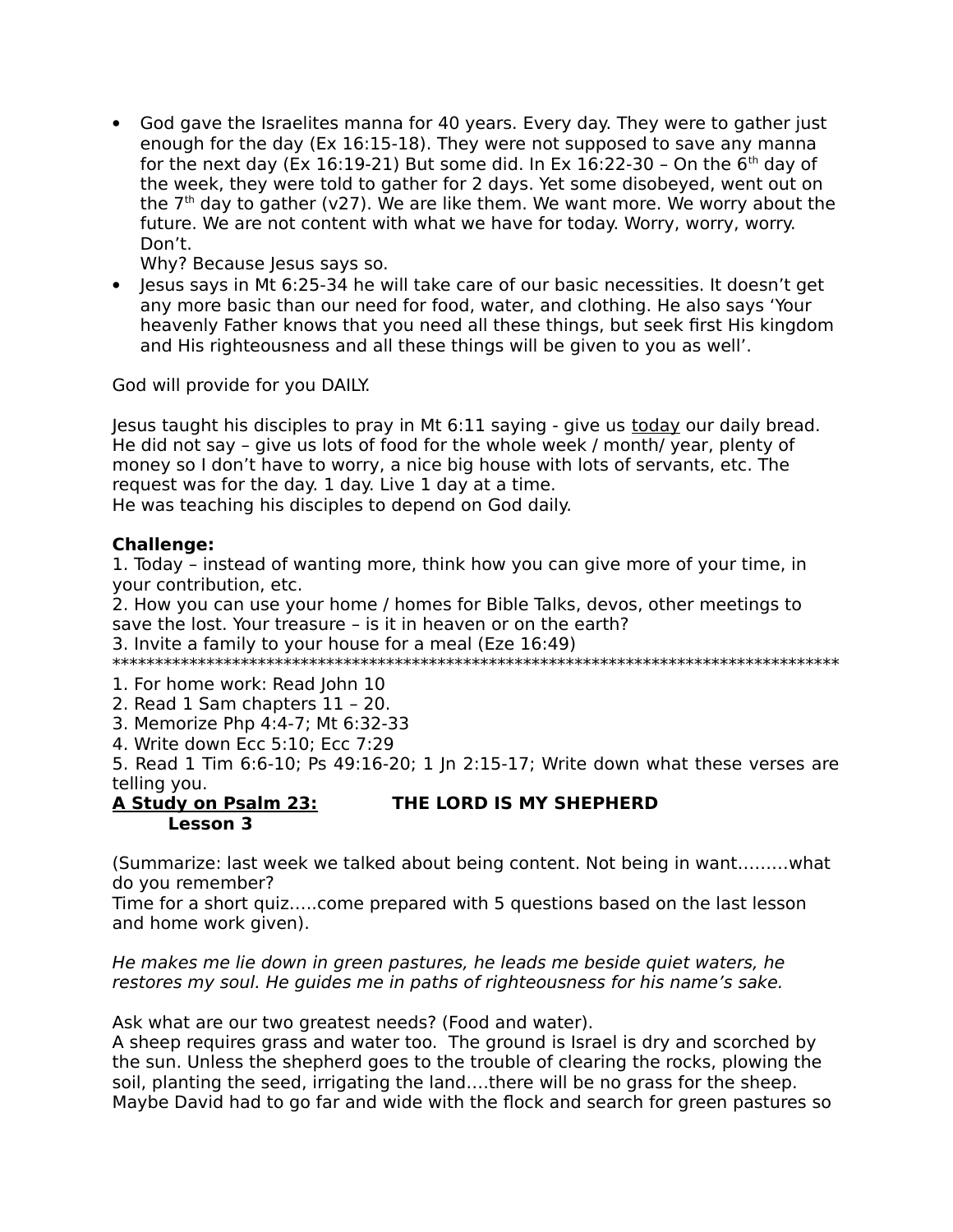that the sheep could have access to grass and water. He had to look for new places whenever the grass got over. Watching the sheep, herding them, getting them to stay together, moving them along, is hard work. Think about it. Controlling 100 or more sheep, each one wanting to go in a different direction. It's tiring. David needed to rest and so did the sheep.

Just like David (the shepherd) looked after his father's flock, he loves the way God (his shepherd) gives him rest, gives him water and how he restores his spirit. Picture the scene - A shepherd watching his sheep sprawled beneath the summer sun with bellies full from munching on rich green grass. They require rest from walking and green pastures that allow them to fill up quickly and then lie down to rest and chew their cud. David feels the same way like a well-fed sheep does…for a Christian, imagine the calmness of your soul as salvation flows gently like a running stream over it and all WANT is taken away.

Working in Mumbai is stressful. Heavy loads. Crowds everywhere. Traffic. Going from one place to another. Struggling. Getting exhausted. Getting pounded. Getting worn out. Money is tight. Troubles at home. Troubles at work. We have to get our minds around this. Stop. Think. I am a sheep. Belonging to God, the shepherd. He loves me. He knows my name. Am I taking time to rest daily or I am slogging continuously? Many companies give their employees leave / holidays. But they also allow them to encash their leave. So instead of taking leave and being with family or taking a vacation, the employees prefer taking the extra money and not going on leave. NO…don't do that. God requires you to rest from your work. The Lord wants us to take time to rest from our busy lives. Spend time with Him and you'll feel refreshed.

**QUESTION:** Are we getting our rest daily or are we caught up too much in our jobs with little time for resting? Some people (after a hard day's work) want to drink heavily and party till late instead of resting. Others indulge themselves and go on shopping sprees ("I deserve this because I work so hard"). Others look for love in the wrong places. But it is only God who can lead you to the right place – if you allow him to. Jesus took time to rest – he withdrew from multitudes.

You lie down because you are tired. Everyone needs to rest. Stop working. Get some sleep. Then you wake up energized after resting. Are you able to lie down in green pastures? Not literally but meaning – taking time to rest. Lie down for a while. Rest. Comfort. Are you taking time to rest or will God have to force you to rest ? (sickness, hospital, accident, etc). The forced rests that occur when He makes you lie down can be humiliating and painful.

He restores my soul…comes after you allow yourself to be led by God. It literally means – He causes my life to return. When your spirit is weary, exhausted, troubled anguished….God gives it life once again, heals it, encourages it and fills it with joy and excitement. God can restore your soul, revive it – first you need to feed on his word, next you need to rest a while, meditate, relax (maybe go to different place, a mountain top, a valley, a beach, somewhere quiet and peaceful) and then God can restore you, make you anew.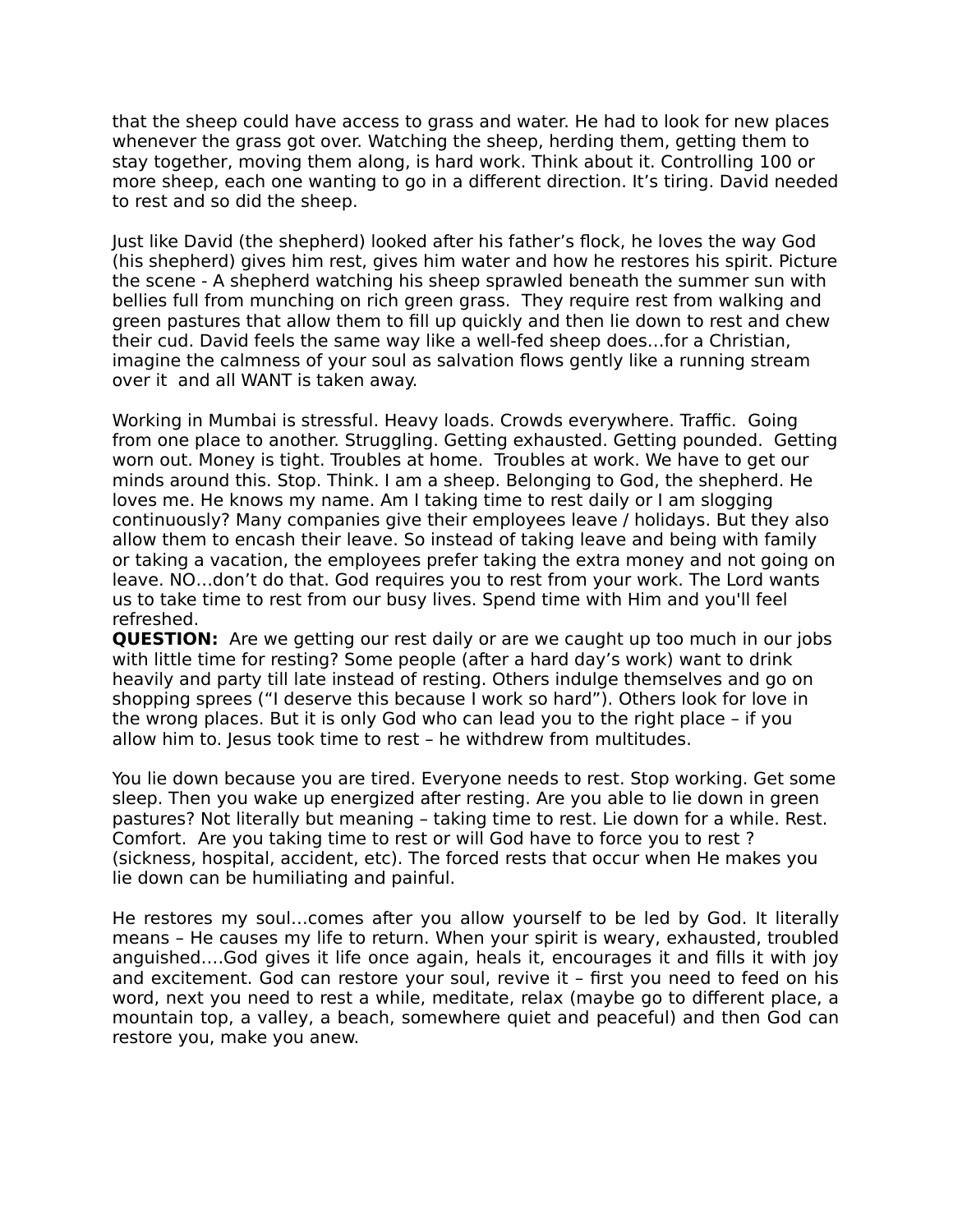What depletes or empties your soul? Being busy, doing the ministry and people not responding, getting impatient and angry, being around ungodly people, falling into sin (eg. greed, lust, laziness), health problems, financial problems….

Ps 19:7 states The law of the Lord is perfect, reviving the soul. If each of us allows God's word to enter our hearts daily (open your bible and let God talk to you), this will do wonders for restoring us, physically, mentally, spiritually. Many people have to take pills, injections, see doctors, psychiatrists, etc. and pay a huge sum to get well mentally. Some health specialists say that most hospital beds are occupied by those who have emotional problems rather than physical problems. But a generous dose of God's word DAILY is tonic for our soul, our spirit. It revives, restores the soul (which was made in God's image and is in you).

He guides me in paths of righteousness……..David, as a shepherd, would know that sheep are creatures of habit. They can't be left to themselves. They require careful handling and detailed direction. Otherwise many pastures get ruined beyond repair by overgrazing and poor management of the sheep. Sheep have to be led from one grazing ground to another. David had to survey the land, make his plan, move his flock at the right time, see places where they would thrive, see that they don't overgraze and ruin the ground in one area… He trusted God to show him the paths of righteousness.

Like sheep, we are stiff-necked and stubborn. Isa 53:6 says We all like sheep have gone astray, each of us has turned to his own way. We do this deliberately, repeatedly. It's called PRIDE. We insist we know what's best for us even though we know disaster will come. Just as sheep blindly follow one another along the same path, we also cling to the same habits that we see have ruined other's lives. I want to do what I want. My own wishes, my own ideas. Inspite of the warning – Pro 14:12 and 16:25 there is a way that seems right to a man, but in the end it leads to death. But Jesus says I am the Way and in John  $10:10$  - *I have come that they may have* life and have it to the full.

Do you want to be led in paths of righteousness? This goes against our mindset because we want to lead, not follow. We want to turn to our own way even though it may take us straight into trouble. We don't want to deny ourselves or give up our right to make our own decisions. But Jesus leads us in paths of righteousness…..are we on His path?

# **Conclusion:**

- God wants you to take the time to rest. So he can restore you. What are you doing about this?
- When is the last time you went on a vacation with your family? To be surrounded by nature. When will you plan your holiday so you can all get your souls restored?
- Are you living a life of tough self-denial? Think. It is not the normal way people would live, but Christ makes it clear that to follow him is to deny oneself.

#### \*\*\*\*\*\*\*\*\*\*\*\*\*\*\*\*\*\*\*\*\*\*\*\*\*\*\*\*\*\*\*\*\*\*\*\*\*\*\*\*\*\*\*\*\*\*\*\*\*\*\*\*\*\*\*\*\*\*\*\*\*\*\*\*\*\*\*\*\*\*\*\*\*\*\*\*\*\*\*\*\*\*\*\*\*

1. For home work: Memorize Ps 23 the whole psalm without a mistake. Write it down so you are sure.

2. Memorize Pro 14:12 (same as 16:25)

3. Read 1 Sam chapter 21 – 31.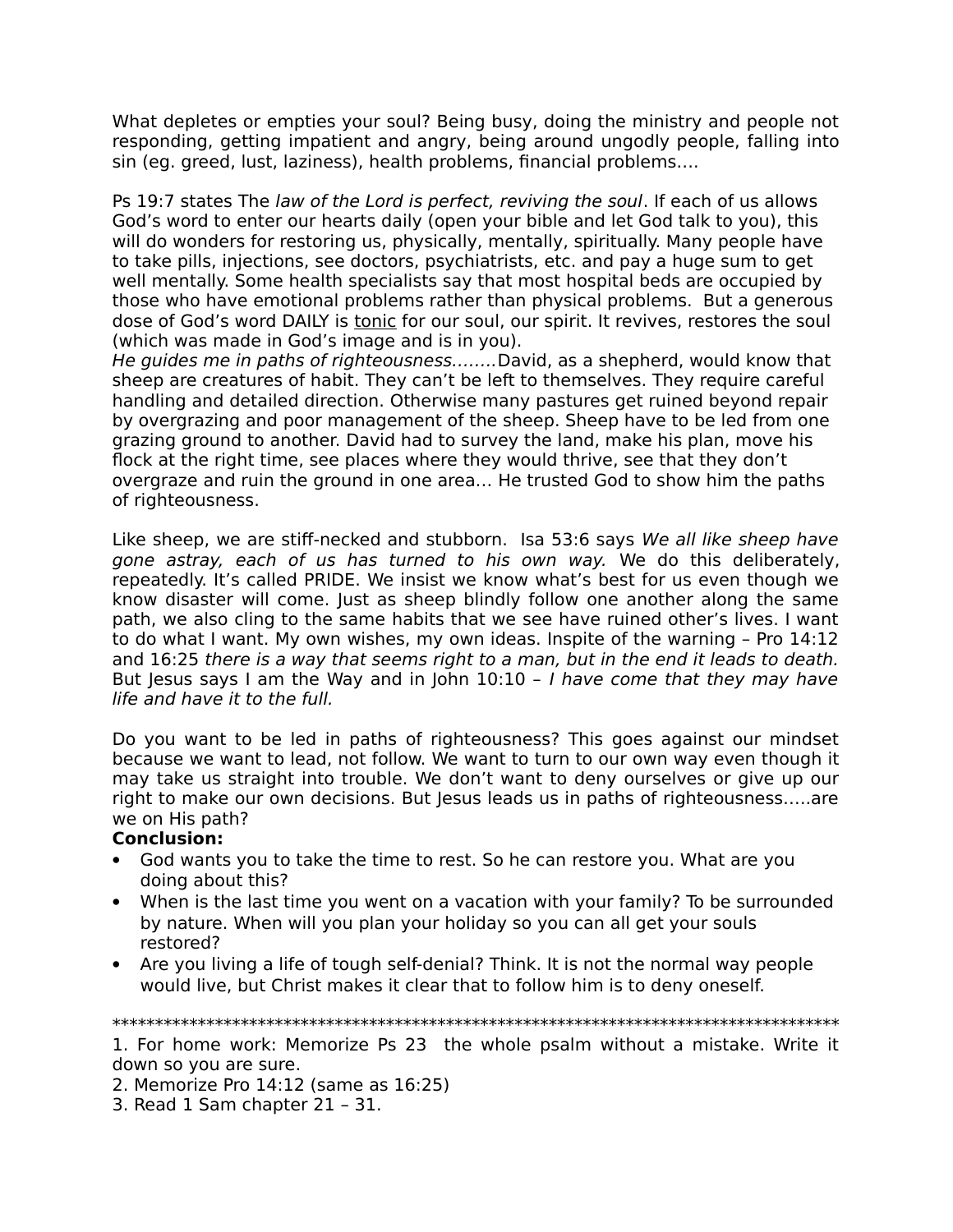4. Pray from Ps 25:4-5 Think of what are God's ways, and what paths have you learnt to walk on?

5. Read Ps 27:4 How often do you long to be with God? To spend time with him? Talk to him? What can you do to improve the quality of your time and ensure it is consistent?

### **A Study on Psalm 23: THE LORD IS MY SHEPHERD Lesson 4**

(Summarize: last week we talked about taking rest; to restore our souls. To walk on God's paths.

Time for a short quiz…..come prepared with 5 questions based on the last lesson and home work given).

Even though I walk through the valley of the shadow of death, I will fear no evil, for you are with me; your rod and your staff, they comfort me.

Walking in the night, all alone, in a fearful place where bad things happen can be very scary. David must have experienced fear, death and danger many, many times for his sheep and himself. Wild animals. Robbers. Treacherous terrain. Snakes. How many nights would he have to return home late, through dark valleys? Valleys where you sensed that you could die here. But every time he returned home safely, every time he beat wild animals off, every time he got victory, his faith in God increased. It grew. Upto the point where he could say I will fear no evil – even in the most dangerous of situations. He knew he was not alone…for you are with me.

How can we explain his confidence in taking on Goliath? It has to be what he learned and experienced when he took care of the sheep. And how he saw God was on his side, delivering him and giving him victory while he was protecting his flock. His trust and faith in God grew in the valleys and fields when he had to have close encounters with death many times in order to save his flock from being killed. He won his battles all alone, but he knew it was because God was with him. Amazing!

**What are some difficult situations you are facing right now?** You may have to walk through difficult situations at times – medical emergencies, death of a loved one, cancer that is spreading, bad accidents, loss of job, children running away, bitter fights, shortage of money, pressure at work and everywhere…it seems that you are walking in a dark valley with the shadow of death all around. Write down some stressful situations you are facing.

**How brave are you at these times?** Are you ready for battle? Do you sense victory, no matter what happens because God is with you? Can you be like David, ready to battle because you know you will win? Do you say…...Bring it on, I am ready, because God fights for me…. **What is your attitude?** Defeated? Or ready to take on WHATEVER because you trust in God's deliverance.

Every shepherd carried a rod and a staff. He carried **the rod** at his belt. It was a stout piece of wood, perhaps three feet long, with a lump of wood the size of an orange at one end of it. **The staf** was a long stick with its top shaped like a hook or crook. Always the shepherd walked with it in his hand, and, when a sheep showed signs of straying, or got caught in a bush, he would stretch out and pull it back with the crook.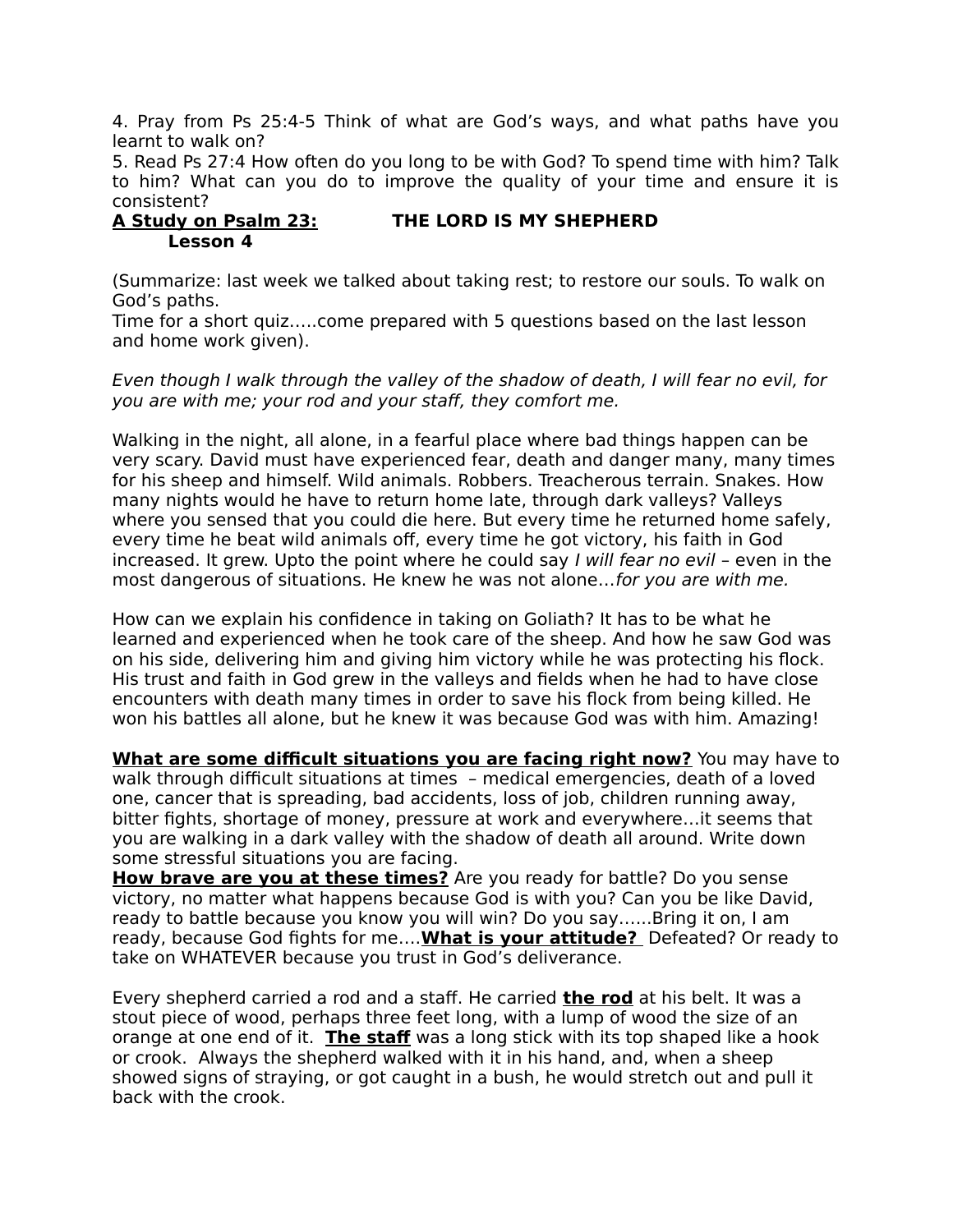Just like David would use his rod and staff for the sheep, he sees how God takes care of him. The Lord also has his rod and his staff. You may get prodded or pushed, at times, but it is for your good, for your protection and to keep you on your path. The rod and staff are there to comfort you and know that you are cared for and loved.

How can a rod and staff bring comfort? W. Phillip Keller in his book A Shepherd Looks at Psalm 23 brings some clarity to the issue. A rod and a staff are the universal instruments used by shepherds. The rod serves four basic functions. **First,** the rod stands "as a symbol of the shepherd's strength, his power, and his authority in any serious situation." **Second,** it is the instrument the shepherd uses to discipline and correct wayward sheep that wandered off. "With it, the owner is able to carry out effective control of his flock in every situation." **Third,** the shepherd uses his rod to examine and count the sheep. The Old Testament term was "passing under the rod and this meant not only coming under the owner's control and authority, but also to be subject to his most careful, intimate, and firsthand examination." **Finally,** the rod serves as an "instrument of protection for the shepherd and his sheep when they are in danger. It is used both as a defense and a deterrent against anything that would attack."

God wants to do this in our lives. Examine us with care to see that all is well. We are good at hiding things, maybe not confessing sin. When we make bad choices, the rod is useful in disciplining us. Do you like the discipline of God? Sometimes it could be a gentle examination, sometimes a whack! It all depends upon our willingness or stubbornness. Confess any unconfessed sin today.

The staff was used solely as a source of comfort for the sheep. How can a curved stick be a source of comfort? **First,** the shepherd uses it to draw sheep together into intimate relationship. If a newborn lamb is separated from his mother, the shepherd uses the crook of the staff to lift the lamb and reunite it with the ewe. **Second,** the shepherd uses the staff to draw the sheep "close to himself for intimate examination." He can, for the purpose of establishing relationship, use his staff to pull in timid sheep that would typically keep away from the shepherd. The **third** purpose of the staff is to guide the sheep. The shepherd will reach out his staff and gently lay it on a sheep. The sheep is comforted by his touch and with some gentle pressure, the shepherd guides the sheep in the direction he desires.

Do you feel God's rod and staff comforting you? The rod can be compared to the Word / Bible. God's Word can be used as a tool to discipline us and prevent us from going astray.

The staff can be compared to the Holy Spirit. Jesus promised that God would send the Holy Spirit and that "the Spirit of Truth will guide you into all truth." (John 16:13). The Spirit comforts us.

How are you doing as a sheep today? Are you with the flock or have you wandered off? Lost and alone? Are you making your own way in the fields not caring about the others or are you following God's way?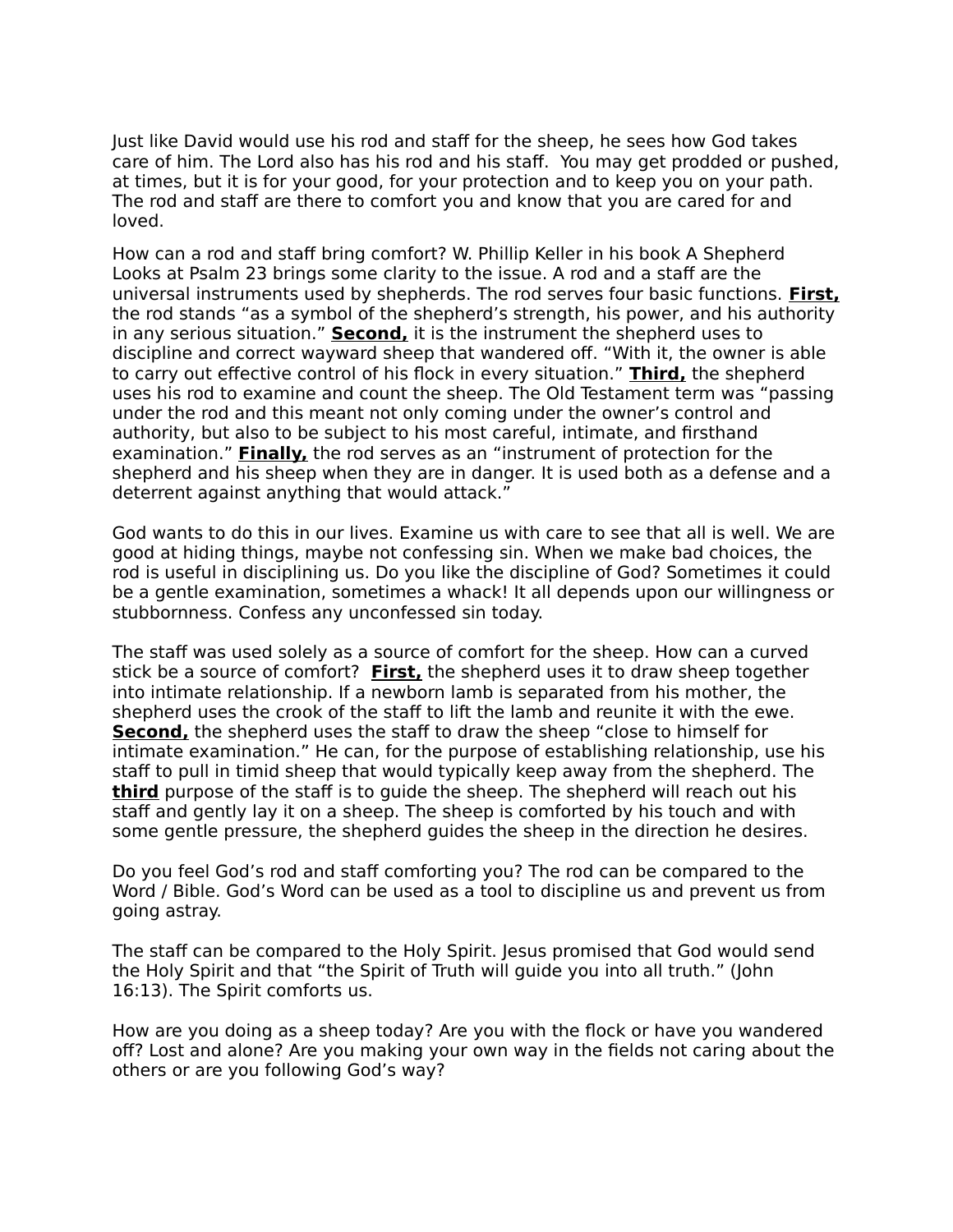## **Conclusion:**

- What are you afraid of? Write these things down. Then Pray. And go and do battle with these things that you are afraid of. Expect to win. Watch and see how God will give you the victory.
- How have you been disciplined in the past by God? Did you resist it or did you accept it? Get together with your discipler / mentor and share somethings that are troubling you.
- How are you allowing God to lead you? Do you go where he wants you to go? Or do you do what HE wants you to do?

\*\*\*\*\*\*\*\*\*\*\*\*\*\*\*\*\*\*\*\*\*\*\*\*\*\*\*\*\*\*\*\*\*\*\*\*\*\*\*\*\*\*\*\*\*\*\*\*\*\*\*\*\*\*\*\*\*\*\*\*\*\*\*\*\*\*\*\*\*\*\*\*\*\*\*\*\*\*\*\*\*\*\*\*\*

1. For home work: Invite someone who intimidates you to a Bible Talk. Do it every day for a week.

2. Memorize Heb 12:11

3. In Psalm 119 write down the following 10 verses: v9, v18, v62, v71, v97, v99, v105, v136, v164, v176. What is unique about this amazing Psalm?

- 4. Read John 14:26, John 16:13, John 16:15.
- 5. Read 2 Sam chapters 1 12.

### **A Study on Psalm 23: THE LORD IS MY SHEPHERD Lesson 5**

(Summarize: last week we talked about scary situations. Being near death. And how to trust God.

Time for a short quiz…..come prepared with 5 questions based on the last lesson and home work given).

You prepare a table before me in the presence of my enemies. You anoint my head with oil; my cup overflows.

Imagine God preparing a table for you, while all your enemies watch. He puts the table cloth, then the plates, the glasses, the cutlery, the fruits, the food, the drinks, the sweets. Your favorite foods and desserts. A feast for you. Prepared by God. Like an expensive buffet in a 5 Star Hotel. There is so much.

But your enemies are waiting. Watching. They want to kill you, oppose you, accuse you, slander you, speak ill of you, but God is honoring you, serving you. So what can they do? Nothing! Rom 8:33 Who will bring any charge against those whom God has chosen? It is God who justifies. They can do nothing, say nothing against the person whom God has decided to honor! Do not listen to Satan's lies.

Satan is our accuser. The enemy. He will do anything to take you away from God. Make you feel worthless. That you don't matter. That you cannot change. That you cannot be forgiven. That it is too late. All negativity comes from him. Feelings of hatred, anger, resentment originate from him. Desires for material things flow from him. Satan wants to press home his attack. But then he sees God (in you). He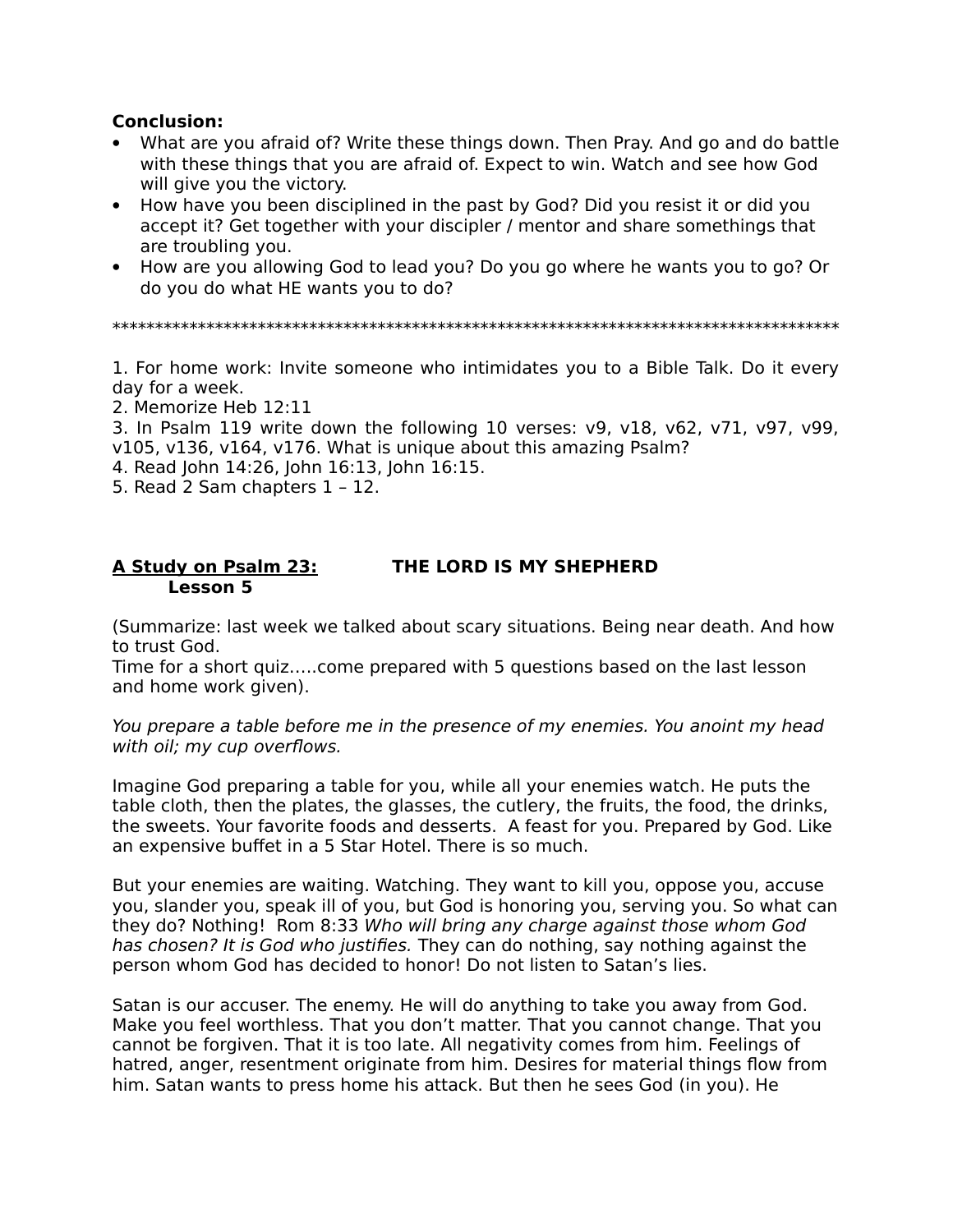stands far off. He cannot attack. Because you are strong, filled with the Spirit, imitating Christ wherever you go.

How could David see this and feel this way? So secure in his understanding, so imaginative in his thoughts. It can only be because he had such a close relationship with God. Have you ever thought this way? Jesus has gone to prepare a room for you (John 14:1-3). God is preparing a feast for you, a banquet. We need to encourage ourselves with these thoughts, just like how you feel when you are going to a good friend's house for dinner..…or you go for a holiday and the hotel you stay in has an amazing room with a great view.

Not only does David see God preparing a feast for him, he says - You anoint my head with oil. Kings, priests and prophets were anointed with oil to set them apart as God's chosen leaders. David, the "man after God's own heart," is officially anointed with oil not once but three times (1Sa 16:12-13; 2Sa 2:4; 2Sa 5:3). In Psalm 89:19-21, the psalmist declares, "Once you spoke in a vision, to your faithful people you said: "I have bestowed strength on a warrior; I have exalted a young man from among the people. I have found David my servant; with my sacred oil I have anointed him. My hand will sustain him; surely my arm will strengthen him.." David welcomes his anointing. He loves it. He rejoices in it. It is a sign of God's confirmation in him. As a shepherd, David would anoint the head of the sheep with a certain type of oil to soothe scratches and wounds and to keep away insects and flies. It protected and healed them.

In much the same way, when we get baptized we receive the gift of the Holy Spirit. It is a sign of God's presence that he comes and lives in us. It is a gift. There is nothing that we can do to earn it.

2Co 1:20-21 - Now it is God who makes both us and you stand firm in Christ. He anointed us,

set his seal of ownership on us, and put his Spirit in our hearts as a deposit, guaranteeing what is to come. Imagine this. We are of God. He has put his stamp on us..saying BELONGING TO GOD. How does that make you feel?

1 John 2:20 - But you have an anointing from the Holy One, and all of you know the truth. It is a blessing that you know the truth about God when so many millions do not know. We show our gratefulness by sharing the truth with our friends and strangers that we pass by everyday.

My cup overflows…… This phrase means that I am given even more than I need or can use. The words form a very powerful image of a cup of joy and happiness that overflows as there is so much of it. It means I am truly abundant, abundantly loved and cared for beyond even my needs or wants.

Have you ever wondered when you go to somebody's house how long you're supposed to stay and when you're supposed to leave? Or have you had someone come to your house and you didn't know how to tell them to "get lost". There is a custom in the Middle East that everyone knew when they had to go. It had to do with filling the cup. If you came to somebody's house, even if you were a total stranger (in the desert strangers take care of strangers), the first thing you do is offer them a cup of water or wine ... They drink the cup and you refill it. They drink that cup and you refill it. ... As long as the cup kept being refilled it meant you were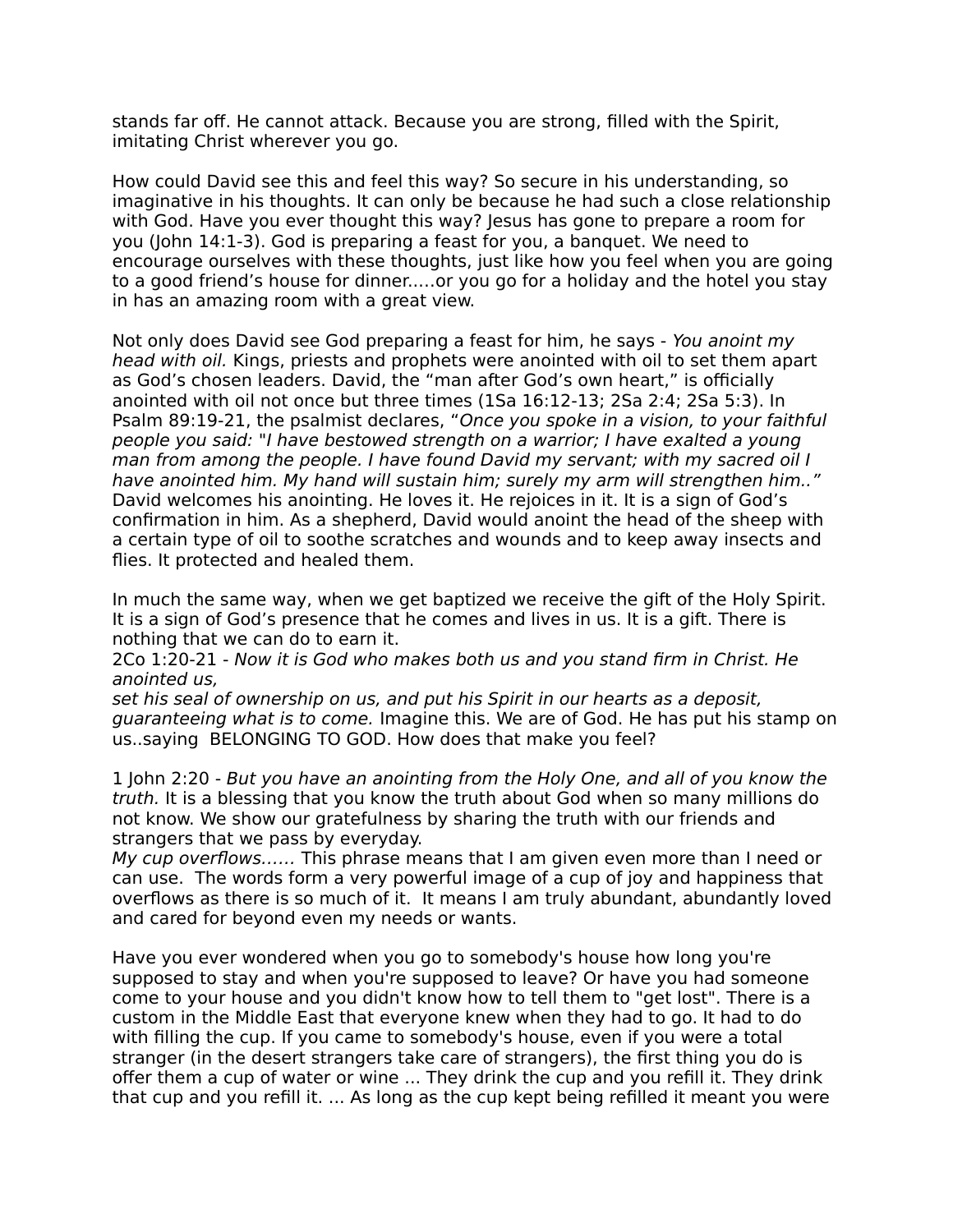welcome to stay. If you came to somebody's house and after several refills, they left the cup empty, it meant your time was up -- it was time to leave. If the host liked the person and wanted him to stay a long time, they would take the cup and fill it - not only to the rim but they would let it overflow. You don't waste water or wine in the desert. But when an overflowing cup was shown it was a symbol that you can stay as long as you want. It meant you are special.

David sees God pouring into his cup and it overflows. God is telling him to stay, don't go. When God says to you, "I'm going to fill your cup to overflowing" it means that you matter to God and you're special to Him. Has someone hurt you? Offended you? Cheated you? Jesus invites you to a banquet. He says "I'll prepare a table before you in the presence of your enemies. I'll anoint your head with oil. Your cup will overflow." He will take care of you.

Think of all the blessings that you have received in your life and then try to realize that you have received blessings without you even knowing it, because God works through others also. Our blessings have been so numerous; we can't even begin to count them. God's love has no limit, His grace cannot be measured, and He is all powerful…as long as we strive to stay with Him, He gives and gives and gives again. **CONCLUSION:**

- Think positive thoughts. Encouraging thoughts. Loving thoughts. God's kindness. God's generosity.
- Take your family out for a nice meal this week. Or get together with 2 or 3 more families and have a joint dinner with lots of different dishes. Imagine what it will be like in heaven. Enjoy the meal together and share about God's blessings in your life.
- Philippians 4:8-9 says, "Whatever is true, whatever is noble, whatever is right, whatever is pure, whatever is lovely, whatever is admirable – if anything is excellent or praiseworthy – think about such things.

\*\*\*\*\*\*\*\*\*\*\*\*\*\*\*\*\*\*\*\*\*\*\*\*\*\*\*\*\*\*\*\*\*\*\*\*\*\*\*\*\*\*\*\*\*\*\*\*\*\*\*\*\*\*\*\*\*\*\*\*\*\*\*\*\*\*\*\*\*\*\*\*\*\*\*\*\*\*\*\*\*\*\*\*\*

1. For home work: Memorize Php 4:8-9

2. Read Psalm 89. What specific things does God say about David?

3. Read 2 Co 1:20-21. Remember your day of baptism. Who was there? What was it like? Call, write or email the brother or sister who invited you. Or studied with you. 4. Read 2 Sam chapters 13 – 24.

## **A Study on Psalm 23: THE LORD IS MY SHEPHERD Lesson 6**

(Summarize: last week we talked about God prepares a feast for us. Serves us. Anoints us.

Time for a short quiz…..come prepared with 5 questions based on the last lesson and home work given).

Surely goodness and love will follow me all the days of my life, and I will dwell in the house of the LORD forever.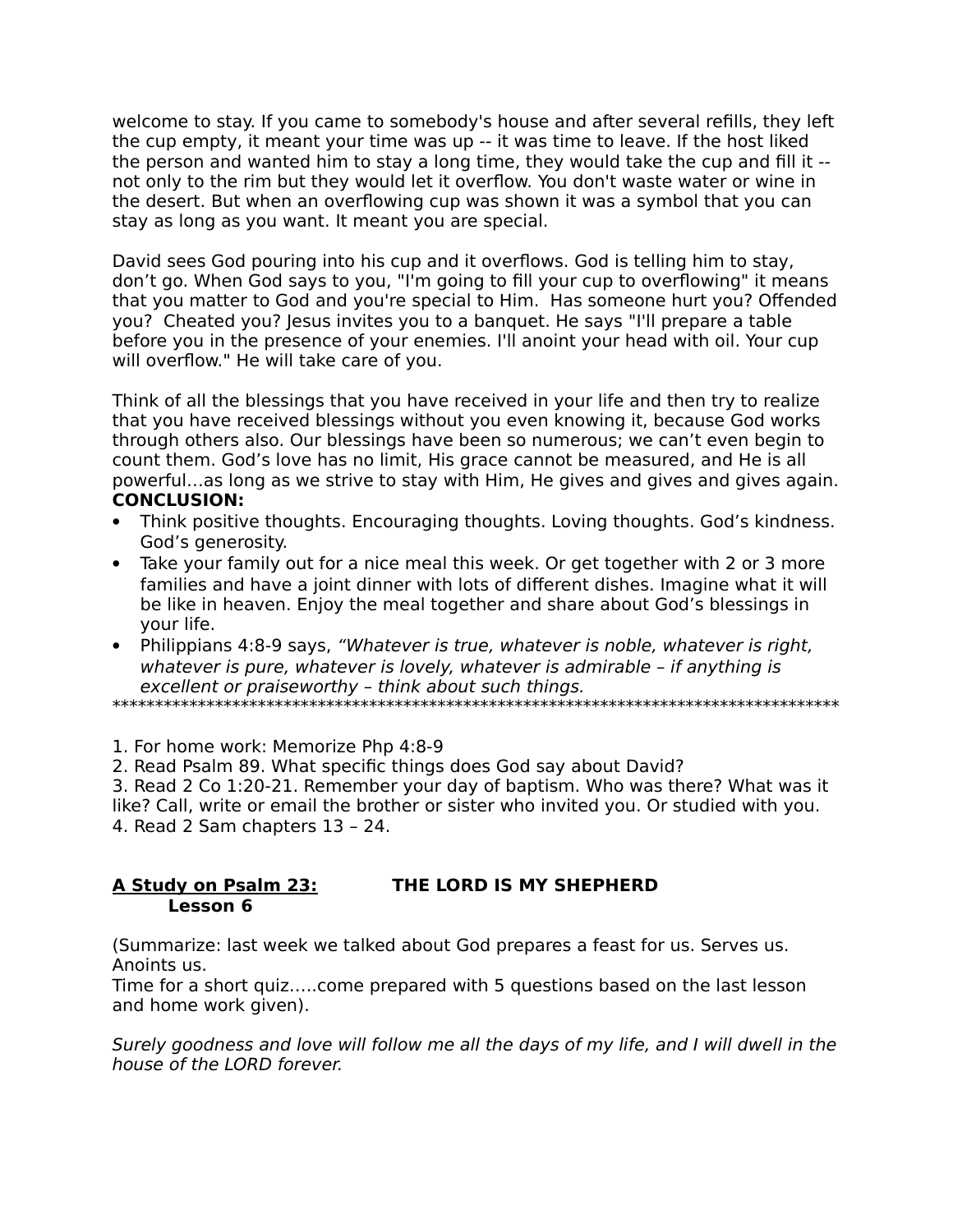- David, as a shepherd, loved his flock. He cared for them. He protected them. He knew his flock has nothing to worry or fear about as long as they were under his protection. God noticed this. (Acts 13:22). But God allowed David to face danger. To see how he would react. David reacted with faith and boldness – killing a lion and a bear. Later he slew Goliath, who for 40 days had tormented the entire army of Israel. Remember, David was only a "shepherd boy". His trust and confidence in God was like a mountain. Firm, unshakeable and towering.
- David longed to dwell in the house of God (Ps 27:4, Ps 61:4, Ps 84:10). Do you think about the room that Jesus is preparing for you (In 14)?

Question: We all want goodness and love to follow us. We all want to go to heaven. But are we prepared to face the tests that God puts us through? e.g. Getting fired from a job! Someone else gets promoted! Someone close to you gets cancer! You get mistreated and slandered! A Goliath (difficult challenge) comes into your life! How do you react?

These situations can allow our faith to grow or diminish. If we react in a worldly manner, we lose the opportunity to pass God's tests. No one said the Christian life is going to be easy. You are going to be hurt by the world, hurt in the church and hurt by your brother and sister…just like Jesus was. Do you react in the same manner as your Lord?..where you put your trust in God.

Rom 8:28 And we know that in all things God works for the good of those who love him, who have been called according to his purpose. (in all things – this means good or bad )

Jas 1:17 Every good and perfect gift is from above, coming down from the Father of the heavenly lights, who does not change like shifting shadows. (what gifts has God given you?)

Before glory, comes pain. Before exaltation comes humility. Before maturity comes perseverance. Before getting blessings and love, we sometimes have to experience curses and rejection. David went through some extraordinary difficulties before becoming King. Even after becoming King he faced challenges. But in all these situations, he allowed himself to be led by God. He repented when he did wrong. He praised God when he got victory over his enemies. You want goodness and love to follow you? Good. Be prepared for pain and suffering first.

 David was anointed to be king over Israel ( as a boy, maybe 15 years old) but then what did he do? He did not become King right away. He went back to being a shepherd. It took many, many years before he was crowned King (2 Sam 5:3). Almost 15 years, if not more! Can you imagine David sitting there with the flock at evening contemplating the goodness and greatness of God. Why me Lord? Wondering about his anointing by Samuel. Why were his elder brothers not chosen? He was the youngest of them all…..chosen to be the next King of Israel. How will it happen? When will it happen? Saul did not die right away. David had to wait. In fact, Saul wanted to kill David so David had to flee (1 Sam 19:11-12). Later on, when David had a chance to kill King Saul, he did not…...he trusted that God would give him the kingship according to his timing (1 Sam 24:6-10, 1 Sam 26:11, 23). Incredible patience. From a common shepherd boy to a king.